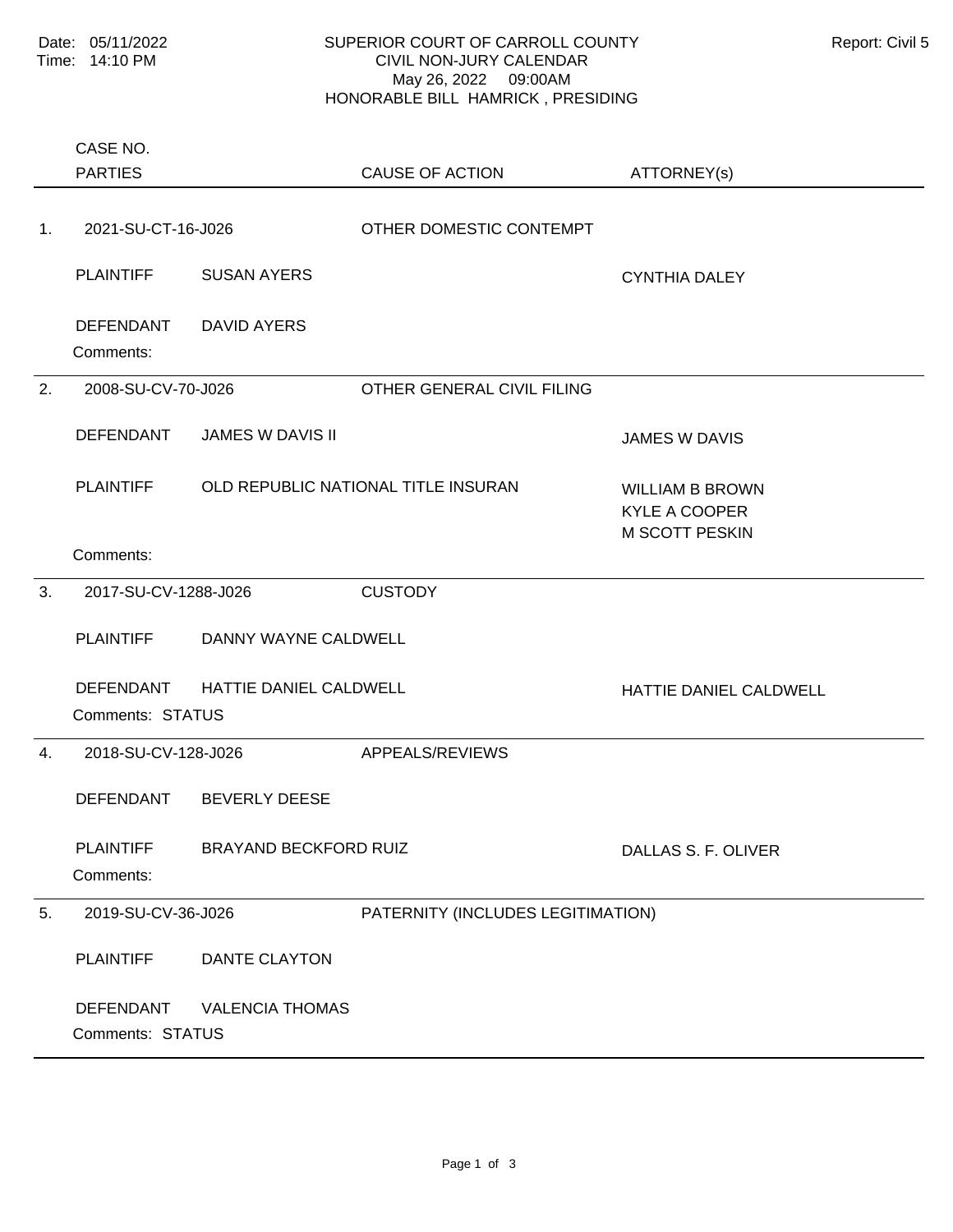## SUPERIOR COURT OF CARROLL COUNTY Report: Civil 5 CIVIL NON-JURY CALENDAR May 26, 2022 09:00AM HONORABLE BILL HAMRICK , PRESIDING

|     | <b>INSINUIVIDEE DIEE TIMININUIV, LINEOIDIIVO</b> |                                 |                                          |                             |  |  |
|-----|--------------------------------------------------|---------------------------------|------------------------------------------|-----------------------------|--|--|
|     | CASE NO.<br><b>PARTIES</b>                       |                                 | <b>CAUSE OF ACTION</b>                   | ATTORNEY(s)                 |  |  |
| 6.  | 2019-SU-CV-144-J026                              |                                 | <b>CUSTODY</b>                           |                             |  |  |
|     | <b>PLAINTIFF</b>                                 | <b>SAMUEL BAILEY</b>            |                                          |                             |  |  |
|     | DEFENDANT ERYCA SMITH<br>Comments: STATUS        |                                 |                                          |                             |  |  |
| 7.  | 2019-SU-CV-399-J026                              |                                 | MODIFICATION-CUSTODY AND/OR VISITATION   |                             |  |  |
|     | <b>PLAINTIFF</b>                                 | <b>TERRY L.F. VINSON</b>        |                                          |                             |  |  |
|     | Comments: STATUS                                 | DEFENDANT MARGARET MARIE VINSON |                                          |                             |  |  |
| 8.  | 2019-SU-CV-453-J026                              |                                 | PATERNITY (INCLUDES LEGITIMATION)        |                             |  |  |
|     | <b>PLAINTIFF</b>                                 | <b>DWAYNE GIBSON</b>            |                                          |                             |  |  |
|     | DEFENDANT<br>Comments: STATUS                    | <b>MARCIE GILES</b>             |                                          |                             |  |  |
| 9.  | 2019-SU-CV-526-J026                              |                                 | DIVORCE (INCLUDES ANNULMENT)             |                             |  |  |
|     | <b>PLAINTIFF</b>                                 | <b>TARVIS RASTON</b>            |                                          | <b>TARVIS RASTON</b>        |  |  |
|     |                                                  | DEFENDANT URSULA RASTON         |                                          |                             |  |  |
|     | Comments: STATUS                                 |                                 |                                          |                             |  |  |
| 10. | 2019-SU-CV-682-J026                              |                                 | DISSOLUTION/DIVORCE/SEPERATE MAINTENANCE |                             |  |  |
|     | <b>PLAINTIFF</b>                                 | <b>DAWN KRAUSE</b>              |                                          | <b>BRYAN R. HOWARD</b>      |  |  |
|     | <b>DEFENDANT</b><br>Comments: MOTIONS            | MARC CROFOOT-KRAUSE             |                                          | <b>CANDACE ELLENE RADER</b> |  |  |
|     |                                                  |                                 |                                          |                             |  |  |